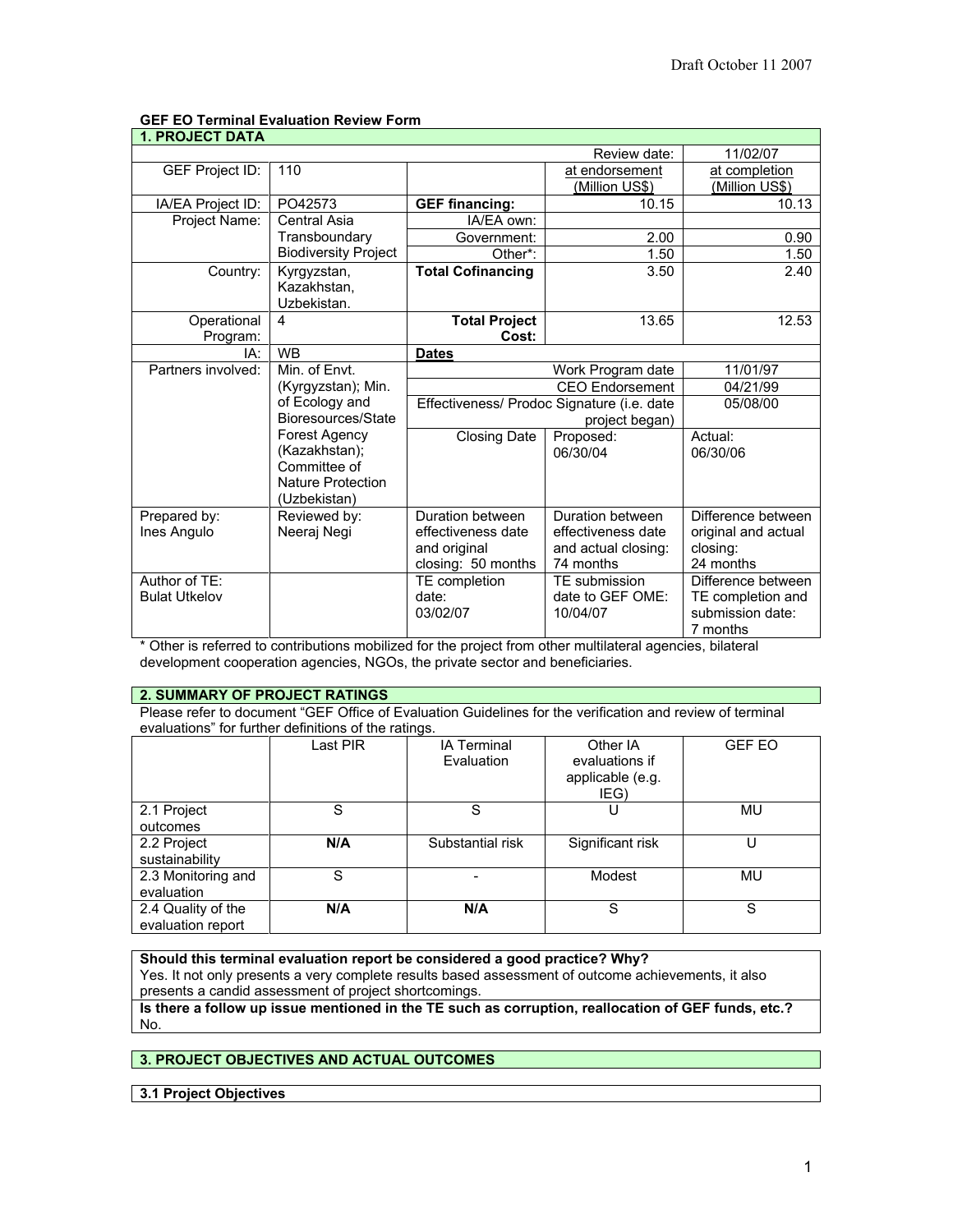## • **What were the Global Environmental Objectives of the project? Were there any changes during implementation?**

The Project Brief states that the main global environment objective is to ensure the conservation of the globally important biodiversity within the West Tien Shan. Specific objectives are to: (a) conserve biodiversity through the implementation of an ecosystem-based management approach that involves the strengthening of protected area management systems and the integration of a coordinated management concept across regional, national and local programs; (b) improve knowledge of the distribution and status of rare, endangered and endemic species through targeted surveys to better focus conservation measures; (c) enhance biodiversity conservation within mountain ecosystems by developing cross-sectoral multi-use management systems to preserve critical ecosystems ; (d) promote the protection of ecosystems, natural habitats, landscapes and the *in-situ* maintenance of viable populations of species by developing sustainable land use which integrates conservation management between protected areas and adjacent forest production units and farming communities; (e) increase the awareness of biodiversity conservation and endangered species by the development of training programmes and dissemination of information.

No changes during implementation.

#### • **What were the Development Objectives of the project? Were there any changes during implementation?**

According to the Project Brief, the primary development objectives of this project are to support the protection of vulnerable and unique biological communities within the West Tien Shan Range and to assist the three countries strengthen and co-ordinate national policies, regulations and institutional arrangements for biodiversity protection. Associated objectives are: (a) to strengthen and expand the protected area network in the West Tien Shan; (b) to identify alternative and sustainable income-generating activities for local communities and other stakeholders to reduce pressure on the protected areas and their biological resources; (c) to strengthen local and national capacity through education and training; (d) to raise public awareness of biodiversity values and participation in biodiversity conservation; and, (e) to establish regional (transnational) co-ordination and co-operation mechanisms for biodiversity conservation activities to strengthen protected area management and wildlife protection and prevent the fragmentation of habitat corridors.

## No changes during implementation.

#### **3.2 Outcomes and Impacts**

- **What major project outcomes and impacts are described in the TE?**
- The area under protection increased by 183%, while the management effectiveness increased by 28% (according to the IUCN score card). Four new strict nature reserves (*zapovedniks*) and one new natural park was created under the project.
- The Small grants program was pivotal to changing the attitude of local communities to biodiversity conservation: until this program, those communities saw the reserves as only a limit to their regular activities. The SGP component also improved natural resources management at the level of local communities, and was particularly successful at improving pasture management (9242 ha).
- Monitoring of prevalence of protected species in PAs and adjacent areas showed a clear increase in biodiversity thanks to active project interventions from the year 2000 to 2004. The average increase in population has been between 9 and 45% while in some specific reserves the increase has been up to 250 percent.
- The project contributed a significant amount of research about status of biodiversity including a common methodology for identification of natural area value, ecosystem definition, and regular monitoring of the status of ecosystems and biodiversity within and outside of the protected areas. This information was the basis of many regional maps used to develop the bioregional plan.
- Awareness of biological conservation was achieved through training and dissemination activities and through the small grant program. An independent survey carried out in 2005 revealed that 48% of respondents noticed positive changes in the attitude of the population surrounding the project protected areas to the forests and other nature resources. It also noted that 66% of direct beneficiaries perceived a change in their attitude toward the environment, while 40% non direct beneficiaries perceived the same change.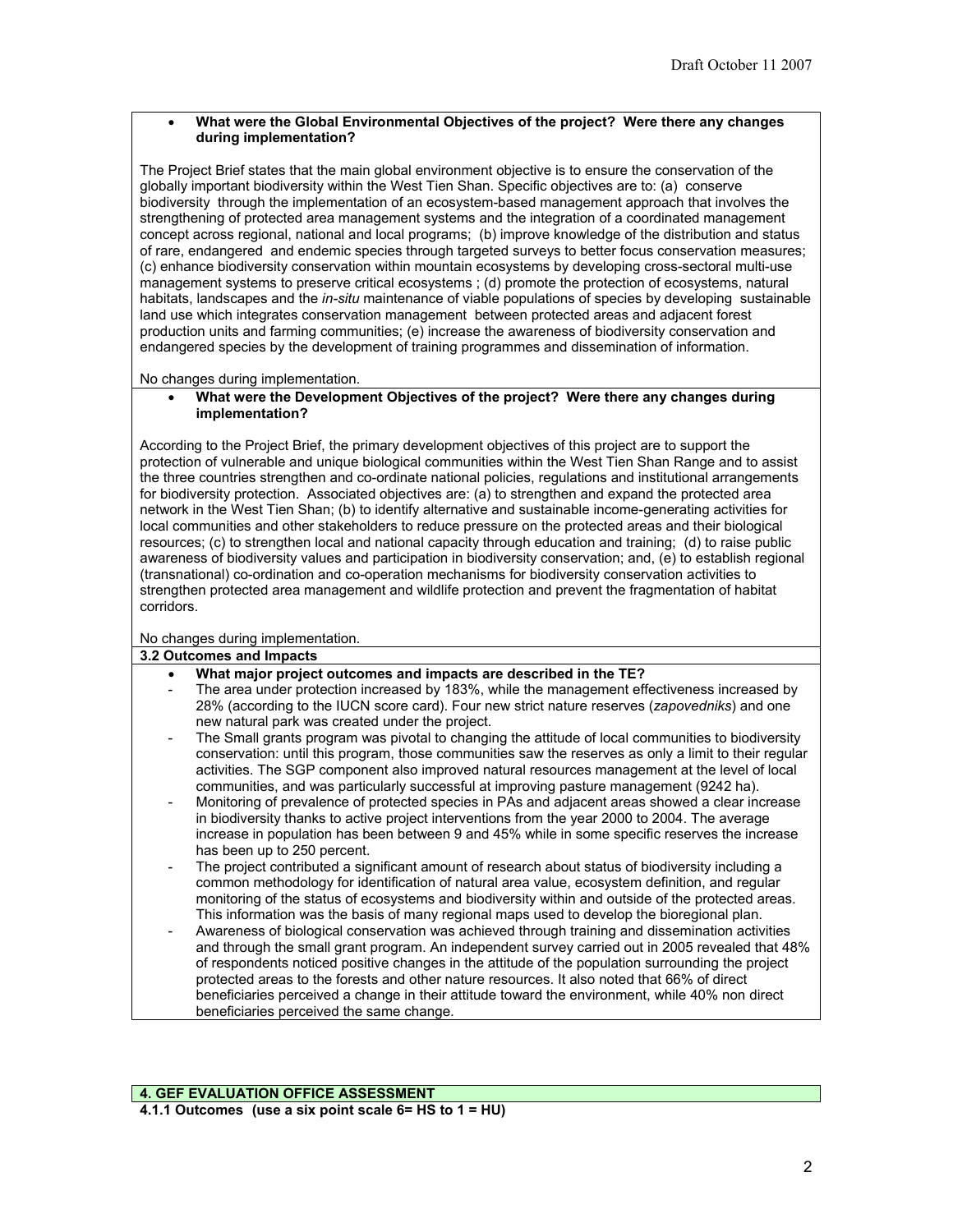| A Relevance<br><b>Rating: MS</b>                                                                                   |  |
|--------------------------------------------------------------------------------------------------------------------|--|
| The project is consistent with the GEF Operational Strategy for Biodiversity, especially support for in-situ       |  |
| conservation and protected areas under the OP for Mountain Ecosystems. The West Tien Shan mountain                 |  |
| area is biologically rich. It supports unique plant and animal communities, including many endemic species.        |  |
| In addition, wild relatives of several important horticultural and agricultural species, including tulips, grapes, |  |
| apples, nuts and other fruit trees have originated in the region.                                                  |  |
|                                                                                                                    |  |
| The IEG review assesses that there is a lack of linkages between the project and the Bank Country                  |  |
| Assistance Strategies for the three countries. This is of concern since GEF projects should be designed and        |  |
| implemented within the sustainable development priorities of the countries, particularly considering that this     |  |
| is a regional project.                                                                                             |  |
| <b>B Effectiveness</b><br><b>Rating: MU</b>                                                                        |  |
| Although there was a significant improvement in the conservation of the protected areas, there were also           |  |
| major shortcomings:                                                                                                |  |
| (i) institutional development: the three countries have not yet been able to finalize the administrative works     |  |
| and establish the regional protected area (the "Western Tien Shan Biosphere Reserve"); (ii) the level of           |  |
| effort to improve conservation in areas adjacent to protected areas was below expectations; (iii) attention to     |  |
| promoting the Western Tien Shan territory as an international tourist destination was below expectations.          |  |
| <b>C Efficiency (cost-effectiveness)</b><br><b>Rating: MU</b>                                                      |  |
| The total allocation for the Small Grant Program was lower than planned because some funds were                    |  |
| redirected to Component B to finance additional infrastructure and equipment for protected areas. An               |  |
| analysis of the cost-effectiveness (the operating costs) of the SGP, financed at a level of US\$600,000 which      |  |
| spread its awards across 592 projects would have been warranted in this case.                                      |  |
| In addition, the project implementation period was extended by two years. This was mostly a consequence            |  |
| of the difficulty to start a new operation in three new countries, with cumbersome and different                   |  |
| implementation procedures.                                                                                         |  |
| Delays in the approval process of some laws had a negative effect. Also the level of administrative                |  |
| requirements in Uzbekistan (such as contract registration, rigid limits in cash payments, etc.) created serious    |  |
| difficulties to the implementation of project activities. Therefore implementation in Uzbekistan was slower        |  |
| and more costly than initially planned.                                                                            |  |
|                                                                                                                    |  |
| 4.1.2 Impacts                                                                                                      |  |
| The area under protection increased by 183%, while the management effectiveness increased by                       |  |
| 28% (as measured using the IUCN score card). As a consequence, the population of several                           |  |
| animal and plant species either increased or was restored to target levels.                                        |  |

- The Small Grant Program (SGP) of the Project contributed to reduce poverty in communities situated in the buffer zones of protected areas in Western Tien Shan. About 75% of beneficiaries of the alternative source of income projects perceive that their financial position improved during the last 3 years due to the development of livelihood options.
- The project strengthened the legal and management capacities in the 3 countries.

**4.2 Likelihood of sustainability.** Using the following sustainability criteria, include an assessment of **risks** to sustainability of project outcomes and impacts based on the information presented in the TE. Use a four point scale (4= no or negligible risk to 1= High risk)

| A Financial resources                                                                                             | <b>Rating: U</b>  |  |
|-------------------------------------------------------------------------------------------------------------------|-------------------|--|
| Risks to sustainability of the project activities vary greatly from country to country: given the availability of |                   |  |
| public budget in Kazakhstan, the risks to sustainability are low. The Kyrgyz Republic is at the opposite          |                   |  |
| extreme, where the very limited availability of financial resources presents high risks to sustainability of      |                   |  |
| project achievements. In addition, attention to promoting the Western Tien Shan territory as an international     |                   |  |
| tourist destination was below expectations, therefore decreasing the number of alternative sources of             |                   |  |
| revenue for local communities.                                                                                    |                   |  |
| Socio political<br>в                                                                                              | <b>Rating: MU</b> |  |
| The TE mentions that the difficulties in relationships among the three countries were underestimated.             |                   |  |
| Tensions among the three countries were caused by many factors, including a very different development            |                   |  |
| pace and tensions related to management of natural resources. This eroded the interest in regional                |                   |  |
| coordination and may have limited achievements in this area.                                                      |                   |  |
| Risk to development outcome is heightened by the lack of public participation in the development of               |                   |  |
| alternative livelihood schemes (this important component was "merged" with component C after the MTR,             |                   |  |
| but the budget originally planned for it was not).                                                                |                   |  |
| Institutional framework and governance<br>C                                                                       | <b>Rating: MU</b> |  |
| Project had a very strong component of capacity building and good support at a national level, but the three      |                   |  |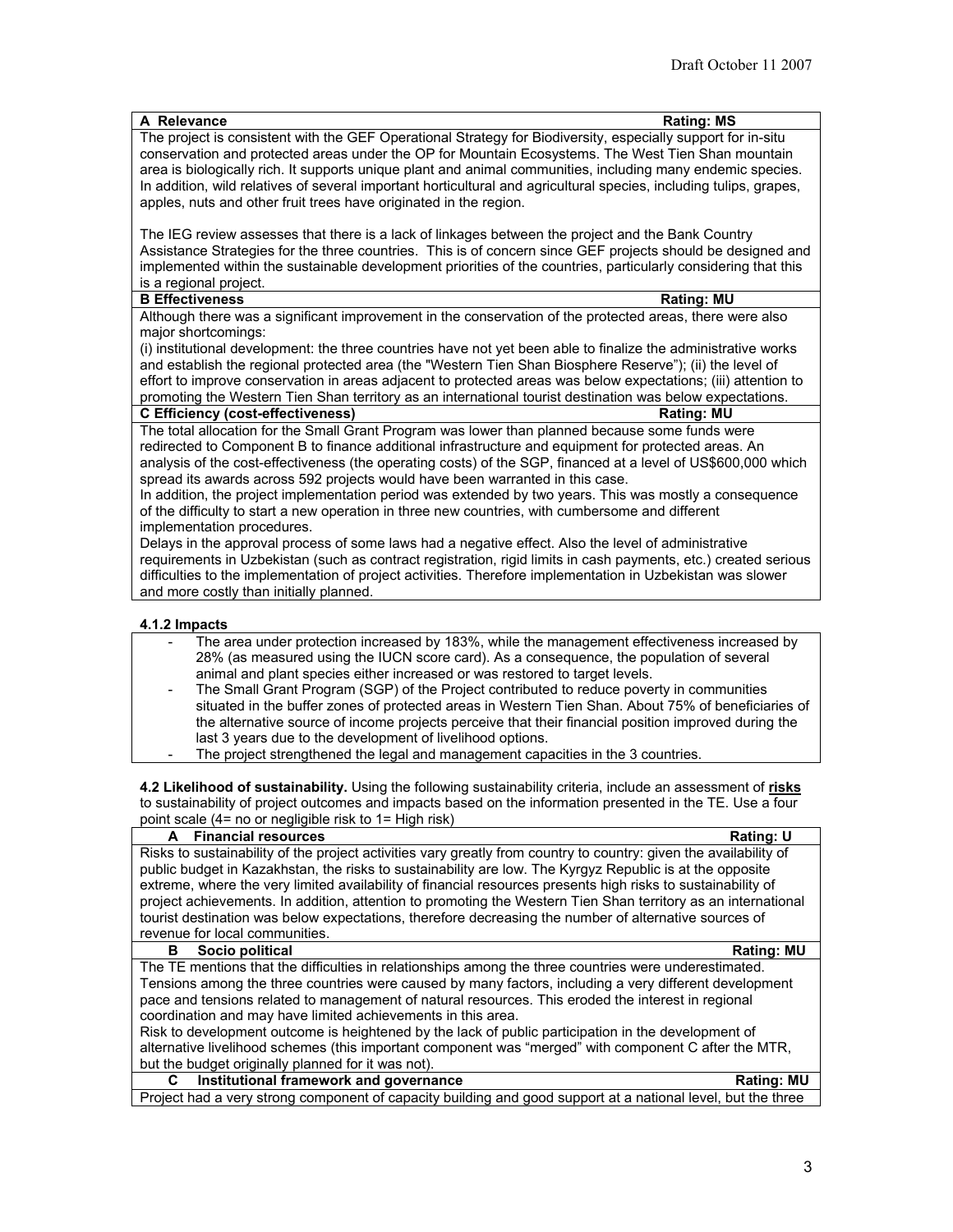countries have not yet been able to finalize the administrative works and establish the regional protected area (the "Western Tian Shan Biosphere Reserve"). Thus, there is substantial risk that the gains made by the project may not be sustained.

## **D Environmental Rating: L**

The TE does not identify any environmental risk.

#### **4.3 Catalytic role**

#### **a. Production of a public good**

According to the terminal evaluation report following public goods were created by the project: - Awareness of biological conservation was achieved through training and dissemination activities and through a small grants program (SGP).

 **-** Information on biodiversity produced by the research funded through the project was the basis of many regional maps used to develop the bioregional plan.

 **-** The project published periodical informational bulletins in Russian and English. More than 100 different books, brochures, leaflets, posters, and calendars were developed and distributed at workshops, conferences, universities. The project also produced informational and popular scientific video films about biodiversity of the WTS.

#### **b. Demonstration**

 **c. Replication**

-

**d. Scaling up**

-

# **4.4 Assessment of the project's monitoring and evaluation system based on the information in the**  <mark>TE</mark><br>A. M&E design at Entry

 $Rating (six point scale): MU$ The Project Document mentioned that monitoring programs would be written into the individual management and development plans of each reserve and project components would be evaluated by a set of key performance indicators, including biodiversity and socio-economic indicators consistent with Bank M&E guidelines.

According to the TE, the design of the monitoring and evaluation system lacked specific targets and was overly complex, leading to limited utilization during project implementation. For instance, the project document has 15 key indicators for the "main global objective' but without any numeric target. This was also consequence of the limited attention provided to M&E during project approval, in 1999.

In addition, the fact that the project was designated as Environmental Assessment Category C, but in fact included elements which would seem more appropriate for Category B (with higher environmental risks), meant that important environmental monitoring activities were not required, such as Environmental Impact Assessments.<br>**B. M&E plan Implementation** 

#### $B$ **Rating** (six point scale): MU

Monitoring of the protected areas appears to have been implemented satisfactorily. The project effects on the management of protected areas were assessed by independent international experts who used IUCN protected areas management effectiveness score cards. This allowed for an important quantification of project results in this area.

On the other hand, there is no information provided on the grant application, selection process and M&E of the SGP component (how were proposals solicited, approved or rejected, fund level awarded,

implementation capacity assessed, importance of the design of the proposed monitoring system). An independent assessment of the SGP was conducted as the project was closing and hence does not include any baseline data (livelihoods or welfare, environmental). According to the TE, the questions for that assessment are highly subjective and therefore attribution is questionable.

According to the TE, project supervision was satisfactory, but the IEG review noted that the Bank proceeded with the project without reviewing the social assessments that had been carried out prior to expansion of the protected areas (although retroactive reviews of the reports were conducted).

**C.1 Was sufficient funding provided for M&E in the budget included in the project document?** UA. The Project Document does include funding for the "Project Management" component, but does not specify what M&E activities were included under that component.

**C.2 Was sufficient and timely funding provided for M&E during project implementation?** UA. There is no mention, either in the TE or the IEG review, of lack of funding for M&E activities.

**C.3 Can the project M&E system be considered a good practice?**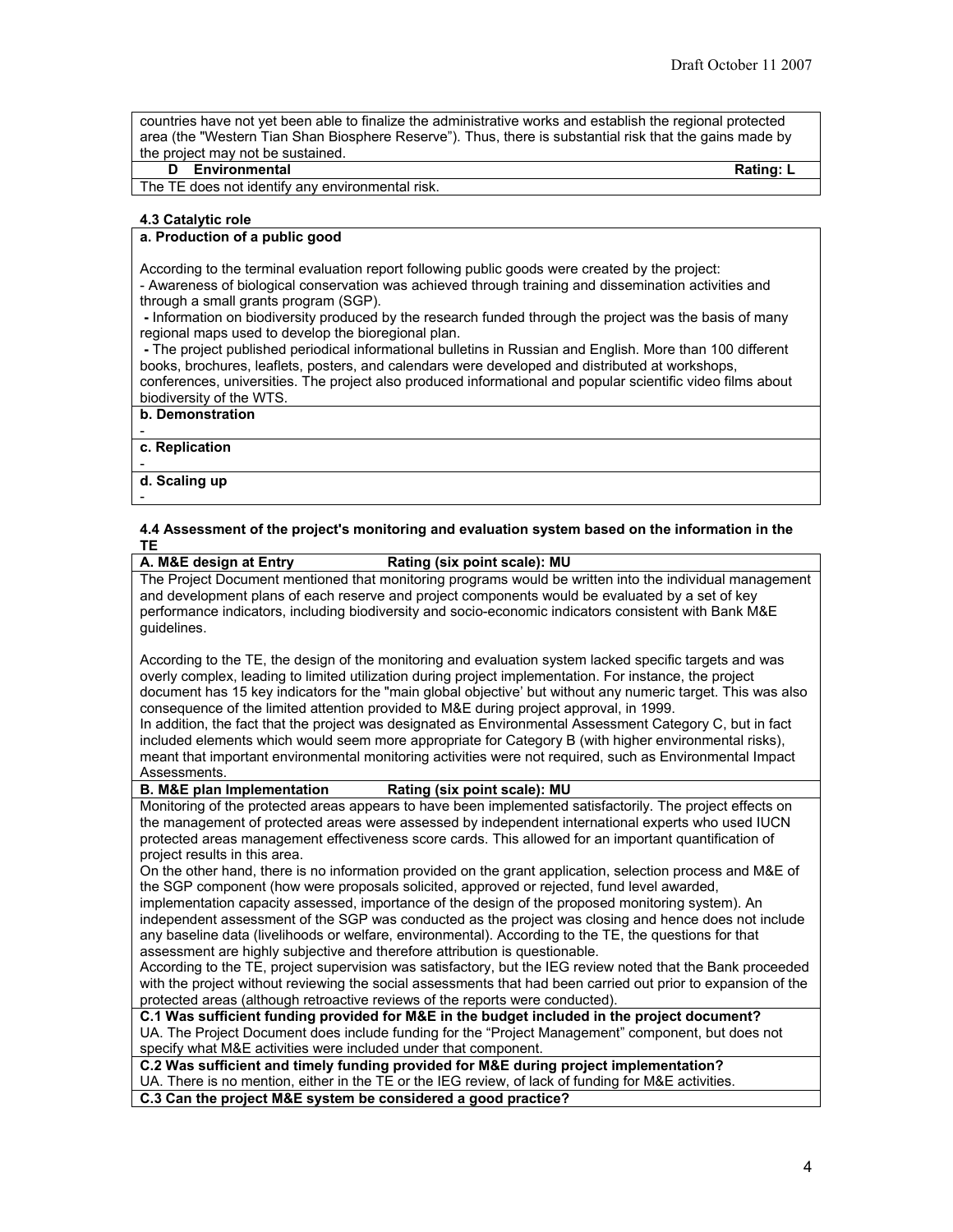No, as concluded in the TE, although Annex 1 of the Project Document provides specific performance indicators, it provides no baselines against which to measure progress. Even though there were some good practices (such as the use of the IUCN score card), the TE does not include enough information regarding the use of the M&E plan during implementation.

#### **4.5 Lessons and Recommendations**

-

Project lessons and recommendations as described in the TE

**What lessons mentioned in the TE that can be considered a good practice or approaches to avoid and could have application for other GEF projects?**

- Regional projects are usually challenging in terms of overall management to sustain ownership and commitment from the individual countries. This requires more time to achieve a consensus when this is essential. The bulk of these problems were avoided through use of appropriate implementation arrangements, which allowed for regional strategic coordination but delegated implementation to the national level partners as much as possible.

- The experience gained during implementation of the project demonstrated that biodiversity protection presents lower risk for conflicts between countries in comparison to regional coordination on water resources management.

- It is difficult to mobilize significant counterpart funds from financially weak countries. The lesson for the future operations is that in such cases co-financing may be from donors allocations (e.g., IDA) or though revenue generation mechanisms (e.g., carbon trading).

#### **List (or if detailed summarize) the recommendations given in the terminal evaluation**

- The success of regional activities often depends on adequate contribution by the national structures. Frequently delay of one of the sides delayed execution of all activities. To avoid such problems it is necessary to strengthen the role of Transboundary Steering Committees.

- Although PAs financing in Kazakhstan and Kyrgyzstan increased, weaknesses of protected areas are still evident. It is important to develop cooperation between PAs and scientific and educational institutions, to attract students for practice in protected areas and to develop voluntary activities. Much more effort to disseminate scientific work in a form that is understandable for the public at large is still required.

**4.6 Quality of the evaluation report** Provide a number rating 1-6 to each criteria based on: Highly Satisfactory = 6, Satisfactory = 5, Moderately Satisfactory = 4, Moderately Unsatisfactory = 3, Unsatisfactory = 2, and Highly Unsatisfactory = 1. Please refer to document "GEF Office of Evaluation Guidelines for the verification and review of terminal evaluations" for further definitions of the ratings.

**4.6.1 Comments on the summary of project ratings and terminal evaluation findings from other sources such as GEF EO field visits, etc.**

| 4.6.2 Quality of terminal evaluation report                                              | <b>Ratings</b> |
|------------------------------------------------------------------------------------------|----------------|
|                                                                                          |                |
| A. Does the report contain an assessment of relevant outcomes and impacts of             | S              |
| the project and the achievement of the objectives?                                       |                |
| Yes, the TE offers a comprehensive assessment of all project outcomes and                |                |
| achievement of objectives. It is also candid about the project's shortcomings and        |                |
| problems.                                                                                |                |
| B. Is the report internally consistent, is the evidence complete/convincing and          | ΜS             |
| are the IA ratings substantiated?                                                        |                |
| In general the TE presents very complete information. However, the reviewer agrees       |                |
| with the IEG review in that the rating for Outcomes in the TE did not reflect the        |                |
| information presented, and was therefore downgraded.                                     |                |
| C. Does the report properly assess project sustainability and /or a project exit         | S              |
| strategy?                                                                                |                |
| Project sustainability is properly assessed and the TE also provides information on exit |                |
| strategies and options for financial sustainability.                                     |                |
| D. Are the lessons learned supported by the evidence presented and are they              | S              |
| comprehensive?                                                                           |                |
| Lessons are comprehensive and supported by the evidence presented in the TE.             |                |
| Does the report include the actual project costs (total and per activity) and<br>Е.      | S              |
| actual co-financing used?                                                                |                |
| Required information is included.                                                        |                |
| F. Does the report present an assessment of project M&E systems?                         | МS             |